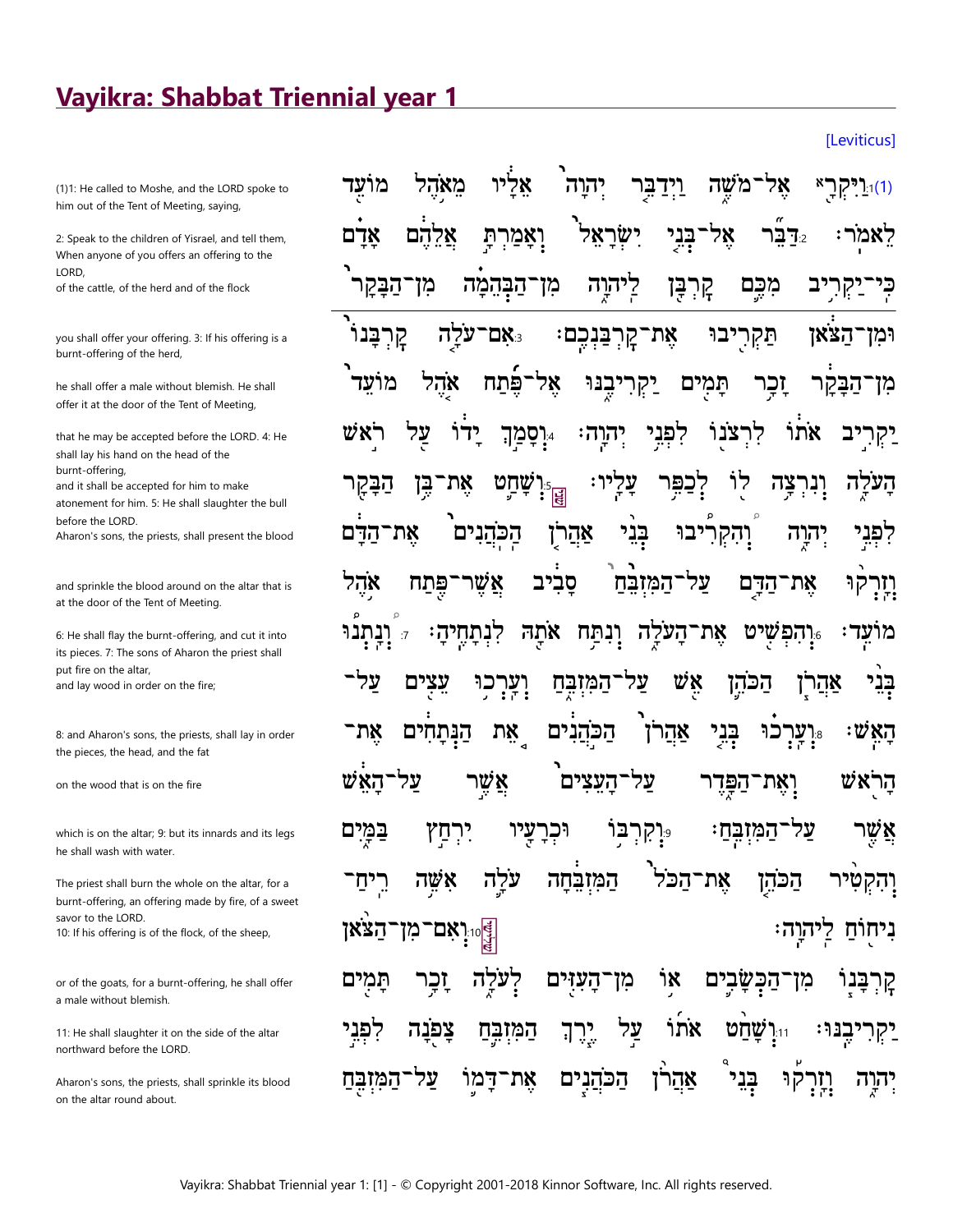12: He shall cut it into its pieces, with its head and its fat.

The priest shall lay them in order on the wood that is on the fire

which is on the altar, 13: but the innards and the legs he shall wash with water.

The priest shall offer the whole, and burn it on the altar: it is a burnt-offering,

an offering made by fire, of a sweet savor to the LORD.

14: If his offering to the LORD is a burnt-offering of birds, then he shall offer of turtle-doves,

or of young pigeons, his offering. 15: The priest shall bring it to the altar,

and nip off its head, and burn it on the altar; and its blood shall be drained out

on the side of the altar; 16: and he shall take away its crop with its filth,

and cast it beside the altar on the east part, in the place of the ashes:

17: and he shall tear it by its wings, but shall not divide it apart. The priest shall burn it on the altar,

on the wood that is on the fire. It is a burnt-offering,

an offering made by fire, of a sweet savor to the LORD. (2)1: When anyone offers an offering of a meal-offering to the LORD, his offering shall be of fine flour;

and he shall pour oil on it, and put frankincense on it. 2: He shall bring it to Aharon's sons the priests;

and he shall take his handful of its fine flour, and of its oil

with all its frankincense; and the priest shall burn the memorial of it on the altar.

an offering made by fire, of a sweet savor to the LORD. 3: That which is left of the meal-offering

shall be Aharon's and his sons': it is a most holy thing of the offerings of the LORD made by fire.

4: When you offer an offering of a meal-offering baked in the oven.

it shall be unleavened cakes of fine flour mingled with oil, or unleavened wafers anointed with oil.

אתו שו לנתחיו ואת־רא 11.12 **הח** ואת־פּד האש על אשׁר העצים על אתם הכהן <sub>13.</sub>וַהַקֶּרֶב <u>ֿהמִזְבֵּחַ</u> על במים יִרְחַץ עים וַהַכּר אשו עלה וָהִקְטִיר את־הכֹל הכהן המזבחה יב והקר הוא אִשֶּׁה רֵיחַ נִיחֹחַ לַיהוַה:

DX 1:14 קרבּנוֹ ים התר ליהוה עלה עוף מז וֲהָקְרִיב הַיּוֹנְה קַרְבָּנוֹ הכהַן ٦χ 7X יבו 15:**יִהְקְרָ** אֵת־ <u>ׁבָנִי</u> מז את־רֹאשׁוֹ וָנְמִצָה וּמלק המזבח טיר המובחה והק הַמְזְבִּחַ על קִיר בִּנְצָתָה דמו אתו מר את־ 1<sup>:</sup>נ**הסיר** שן: אַצֵל אתה אָל והש הַדַּ מקום קֵדְמָה המזבח לא אתו יבדיל בכנפיו אתר שסע הכהו והקטיר ]·17 הוא עלה האש אשר על העצים המזבחה  $\vec{w}$ בֶּלָע הוֹבֶ ּהוה ניחח אשה ריח סלת מנחה קִרְבָּנוּ ליהוה יהיה קרִ⊊ּן עַלִיהַ וִנְתַן אל ክአ והב? <u>נה:</u> שמו יה קִמְצוֹ מסלתה משם לא ۳ וַקַמַּץ הכהנים אהר על הכהו את־ וָהִקְטִיר נתה כל ומשמנה אשה והנותרת. ליהוה: המובחה ניחח ריח אַזַכַּרַתַה וּלִבְנַיו לאהַרן מאשי ם קַדָ W קדֻ המנחה מז תַקִּרֶב קָרִבֵּן יְהוָה מִנְחַה בלולת מצת חלות סרֻת תנוּר מאפה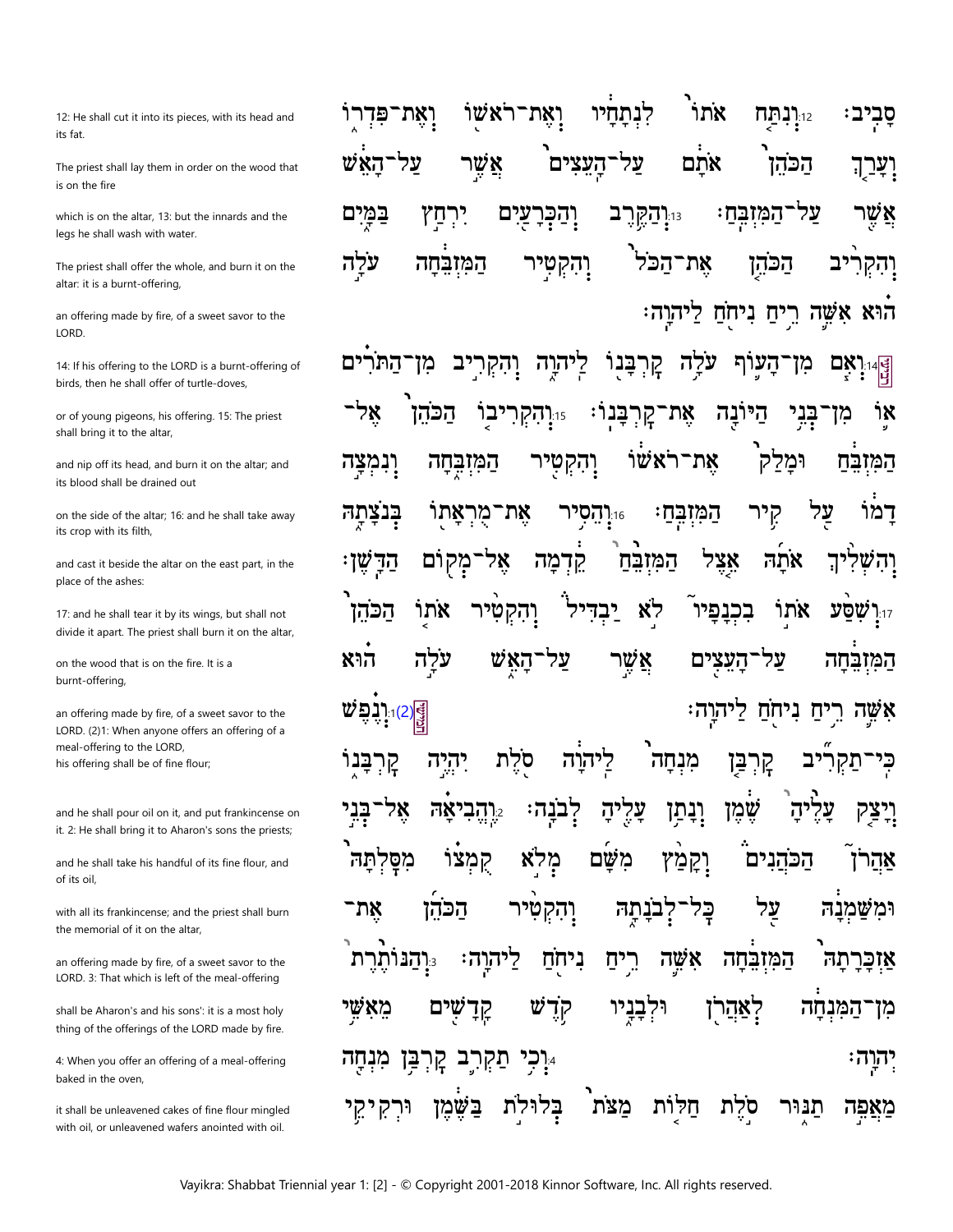5: If your offering is a meal-offering of the baking-pan,

it shall be of unleavened fine flour, mingled with oil.

6: You shall break it in pieces, and pour oil on it.

It is a meal-offering. 7: If your offering be a meal-offering of the frying-pan,

it shall be made of fine flour with oil.

8: You shall bring the meal-offering that is made of these things to the LORD:

and it shall be presented to the priest, and he shall bring it to the altar. 9: The priest shall take up from the meal-offering the memorial of it, and shall burn it on the altar,

an offering made by fire, of a sweet savor to the LORD. 10: That which is left of the meal-offering shall be Aharon's and his sons':

it is a most holy thing of the offerings of the LORD made by fire. 11: No meal-offering, which you shall offer to the LORD,

shall be made with leaven; for you shall burn no yeast, nor any honey,

as an offering made by fire to the LORD. 12: As an offering of first fruits you shall offer them to the LORD:

but they shall not come up for a sweet savor on the altar.

13: Every offering of your meal-offering shall you season with salt; neither shall you allow the salt of the covenant of your God to be lacking from your meal-offering: with all your offerings you shall offer salt.

14: When you offer a meal-offering of first fruits to the LORD,

in the ear parched with fire, bruised grain of the fresh ear

you shall offer for the meal-offering of your first fruits grain. 15: You shall put oil on it,

and lay frankincense on it: it is a meal-offering. 16: The priest shall burn the memorial of it,

of its bruised grain, and of its oil, with all its frankincense<sup>.</sup>

| ּמַצַּוֹת מְשָׁחִָים בַּשָּׁמֶן<br>ן <b>אָם־</b>                                                                    |
|---------------------------------------------------------------------------------------------------------------------|
| ּמִּנְחָה עַל־הַמַּחֲבָת קָרְבָּגֶךְ סָיֶלת בְּלוּלָה בַשֶּׁמֶן                                                     |
| <b>ַ</b> מַצָּה תִהְיֶהः <sub>∘ּ</sub> פָּתְוֹת אֹתָה <sup>ֶ</sup> פִּתְוֹים וְיָצַקְתָּ עָלֶיהָ שֶׁמֶן             |
| די:<br> a  a  37<br>מִּנְחָָה הְוא                                                                                  |
| <mark>ּ</mark><br>מִּבְחַַת מַרְחֶשֶׁת קְרְבָּגֶךְ סֹלֶת בַּשֶּׁמֶן תֵּעֲשֶׂה                                       |
| יָּרְהָבֵאתָ אֶת־הַמִּנְחָה אֲשֶר יֵעֲשֶׂה מֵאָלֶּה לַיֹּהוֶרָה                                                     |
| וָהִקְרִיבָה <sup>ֶ</sup> אָל־הַכּהֵ֫ן וְהִגִּישָׁהּ אֶל־הַמִּזְבְּחַ׃ <sub>°</sub> ּוְהֵרִים                       |
| ֿ הַכּׂהֶן מִן־הַמִּנְחָה אָת־אַזְכְּרָתָה וְהִקְטְיר הַמִּזְב੍ְּחָה                                                |
| אָשֶה רֵיִיַם נִיחֻׂםַ לַיהוֶה: <sub>יי</sub> ּוְהַנּוֹתֶרֶת מִן־הַמִּנְחָה לְאַהֲרֹן                               |
| וּלְבָבְיוּ קָדֶשׁ קְדָשָׁים מֵאָ <i>שֶׁי</i> יְהִוְה <sup>ָ</sup> וּוּבְּל־הַמִּנְחָה אֲשֶׁר                       |
| תַּקְרִיּבוּ לַיּהוָה לָא תֵעָשֶׂה חָמֶץ כִּי בָל־שָׂאֹר <sup>י</sup> וָבָל־                                        |
| דְּבִשׁ לְאֹ־תַקְטְיָרוּ מִמֶּנּוּ אִשֶּׁה לְיהוָה: <sub>ּוֹ</sub> קְרְבָּן רֵאשָׁיָת                               |
| תַּקְרִיבוּ אֹתָם לַיהוֶה וְאָל־הַמִּזְבְּחַ לֹא־יַצְלַוּ לְרֵיחַ                                                   |
| <del>ו</del> ֹיַחְׂיַז <sub>ּ"</sub> וָבְל־קָרְבַּן מִנְחָתְךָ בַּמֶּלַח תִּמְלָח וָלִא <sub>ْ</sub> תַּשְּׁבִּית   |
| ַמָּלַח בְּרִיַּת אֱלֹהֶיךָ מֵעֲל מִנְחָתֶ <del>ן</del> עַל בְּל־קְרְבִּנְךָ                                        |
| ִתַּקְרִיב מֶלַח:<br><u>ין</u> אָם"<br> a                                                                           |
| תַּקְרִיֶּב מִׂנְחַת בִּכּוּרִיִּם לַיהוֶה אָבִּיב קָלְוִּי בָּאֵשׁ                                                 |
| גָּרֶשׁ כַּרְמֶל תַּקְרִ <mark>יּב אֶת מִנְחָת בִּכּוּ</mark> רֶיךָ: <sub>יּוּ</sub> וָנָתַתָּ עָלֶיהָ <sup>י</sup> |
| ּשֶׁמֶן וְשַׂמְתָּ עָלֶיהָ לְבֹנֶה מִנְחָה הְו <b>ֹא</b> ּ <sub>יֹו</sub> ּוְהִקְטִּיר הַכֹּהֵן                     |
| אֶת־אַזְבָּרָתָה מִגִּרְשָׂה וּמִשַּׁמְנָהּ עֲל בְּל־לְבֹנָתֶה                                                      |